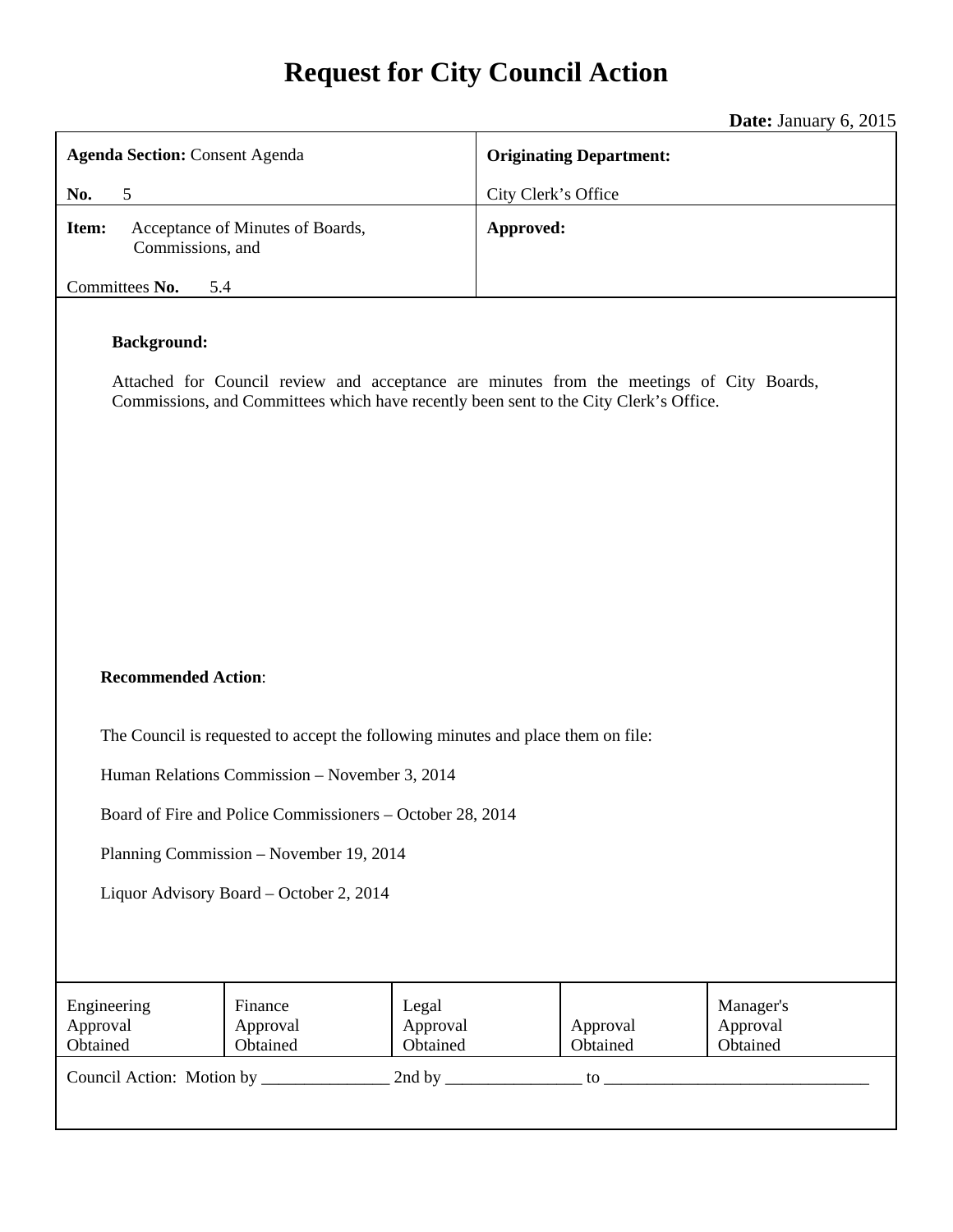

# **Carbondale Human Relations Commission**

 Minutes – November 3, 2014 Carbondale Civic Center ~ 6:30 p.m.

**Commissioners Present:** Lauren Bonner, Joseph Brown, Peg Falcone, Jerrold Hennrich, Eric McMillan, Faith Miller, Kareem Shariati, Dora Weaver

**Commissioners Excused**:

**Commissioners Absent**:

**Study Circle Staff Present:** 

**Guests Present:** Elius Reed

**Staff Present**: Interim Police Chief Jeff Grubbs, Network Specialist Donna Butcher, Information Systems Manager Mark Jones, Deborah McCoy

\_\_\_\_\_\_\_\_\_\_\_\_\_\_\_\_\_\_\_\_\_\_\_\_\_\_\_\_\_\_\_\_\_\_\_\_\_\_\_\_\_\_\_\_\_\_\_\_\_\_\_\_\_\_\_\_\_\_\_\_\_\_\_\_\_\_\_\_\_\_\_\_\_\_\_\_\_\_\_\_\_\_\_\_\_\_\_\_\_\_

# **CALL TO ORDER**

The meeting was called to order by Chair Hennrich at 6:30 p.m.

# **MINUTES**

Motion was made by Commissioner McMillan and seconded by Commissioner Brown to approve the minutes of the October 6, 2014 meeting. Motion carried.

# **ANNOUNCEMENTS**

November 8, 2014 "I Can Read" Denim & Diamonds event. Elks Club, 6:00 p.m., \$40 per ticket.

November 11, 2014 An Evening With Ilyasah Shabazz. SIU-C Student Center Ballroom D, 6:00 p.m.

# **WEB PAGE REPORT**

Information Systems Manager Mark Jones and Network Specialist and Web Administrator Donna Butcher presented an overview of the Human Relations Commission's web page. The web page includes information such as bylaws, annual reports, minutes, complaint forms (Carbondale Police, Illinois State Police, Illinois Housing, Illinois Department of Human Rights, Federal EEOC), calendar of events, and Commissioner biographies and comments. It was suggested that the web page also include steps for completing the police complaint process and a statement that free notary services are available at City Hall. Ms. Butcher explained that information and pictures on HRC events are always needed and the web page should be ready to go live within a week, pending the receipt of a few biographies. Commissioners Falcone and Weaver are the contacts for the email.

# **PUBLIC COMMENTS**

Mr. Reed commented on an October 2014 Daily Egyptian article that cited a news conference held in Morton HRC Meeting Notes - Page 2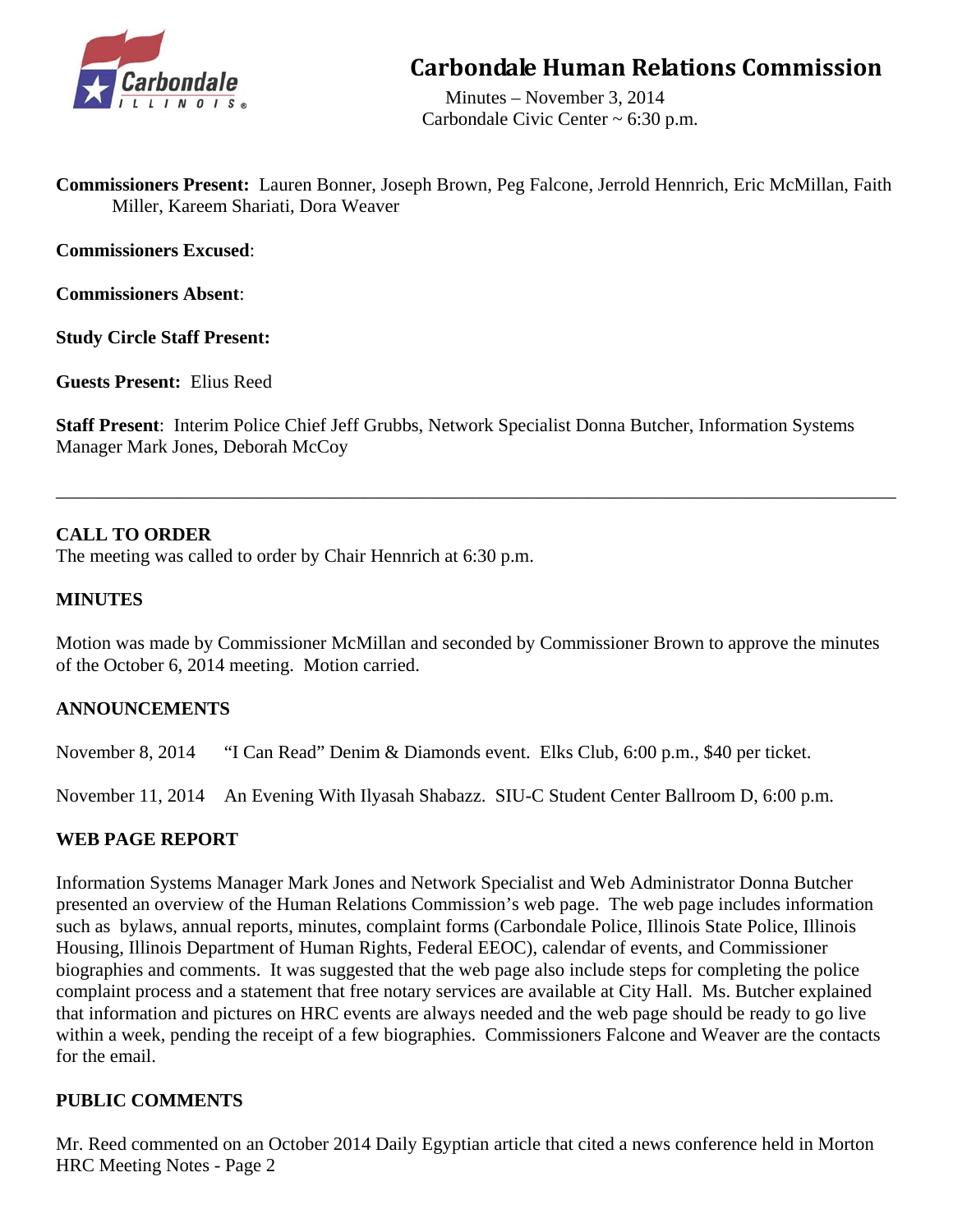November 3, 2014

Grove with the Varughese family to request an investigation. Mr. Reed spoke about the inconsistency of how black and white students are treated by the university. He commented that a SIU-C black male football player was suspended for sexual assault. Two weeks later, a white male basketball player was suspended for violating the university's student conduct code, but was reinstated the following day. Last week three black students were placed on interim separation/suspension for sexual assault and the case is being investigated.

# **STUDY CIRCLES REPORT**

No report.

# **NON-VIOLENT CARBONDALE PROJECT**

No report.

# **OLD BUSINESS**

Law Enforcement Reports: Interim Chief Grubbs reported:

Health and Safety Fair - The Department co-sponsored a free health and safety fair at the Civic Center with approximately 200 children attending. Dr. Brian and Julie Bird, along with other individuals, agencies and organizations, were sponsors. Commissioner McMillan commented on how well the event was organized and indicated that he would like to see Officers at the front of the room where they are more visible. Interim Chief Grubbs explained that the room set-up and entrances dictated where they were located, and that he would take this into consideration for the next year, as the plan is to make the free health and safety fair an annual event. Commissioner Shariati commended Deputy Chief Grubbs for hitting the ground running and moving the Department forward.

Crime Stoppers - The Department has re-implemented its partnership with Crime Stoppers. A crime is highlighted each Friday in an attempt to involve the community and move the focus to preventing crime rather than solely focusing on traffic. Information can be found on the www.carbondalepolice.com website or citizens can subscribe to the newsfeeds on the site. On the left side of the page, crime mapping can be reviewed.

Event Attendance – Interim Chief Grubbs attended the NAACP Freedom Fund Banquet last month and has attended MLK Breakfasts in the past and plans to do so in the future. He also attended the Boys and Girls Club Banquet held recently.

"Unofficial" Halloween - The "unofficial" Halloween weekend was managed successfully. Two weeks prior to the "unofficial" weekend, Officers visited individuals who were scheduled to host a couple of large house parties. Officers spoke with the individuals regarding guidelines, responsibilities, and sensitivity to neighbors. The weekend was relatively uneventful with the exception of the flipped car incident which was somewhat blown out of proportion. It was incorrectly reported that Officers were in riot gear. Officers were to wear helmets to have protection from thrown beer cans, bottles, rocks or other debris. The crowd was mostly white, college-aged men and women. Three individuals were arrested, one of whom was not a SIU-C student. The Department's goal was to get in, resolve the situation, and get out.

Homecoming – Friday night of Homecoming was very busy, but Saturday night was not as busy as expected. Several venues were available for partying, e.g. events at a DuQuoin skating rink, Curbside, Noah's Lounge, and a few neighborhood events. People were spread out as opposed to being concentrated in one location. That could explain why Saturday was quiet. Commissioner Miller commented that all-Greek letter organizations are HRC Meeting Notes - Page 3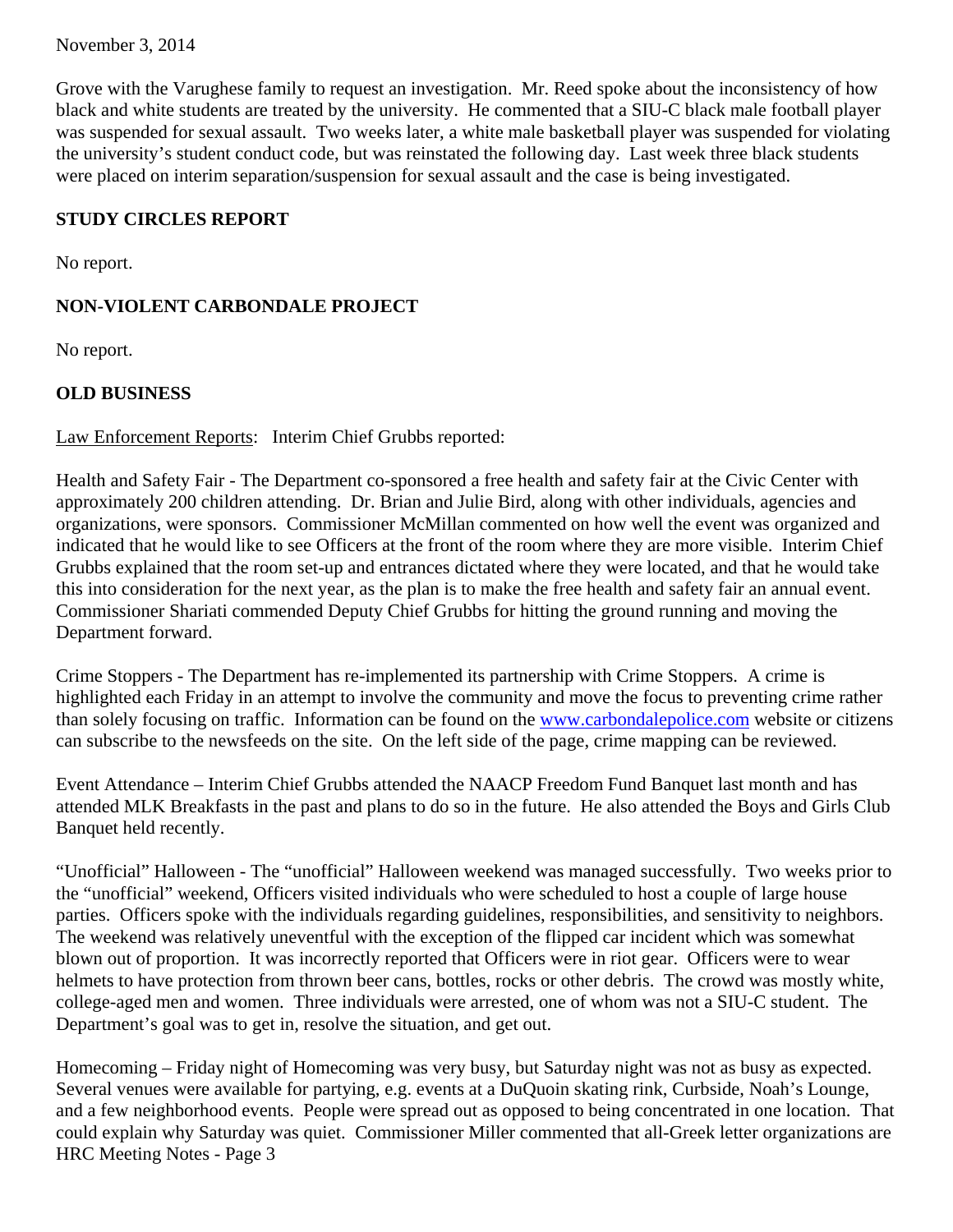November 3, 2014

required to register alcohol events and inquired whether Interim Chief Grubbs was aware of that policy. He responded that he has a very close relationship with Drs. Katie Sermersheim and Andy Morgan of Student Affairs, and they exchange e-mails and/or phone calls on a weekly basis regarding upcoming events/situations. Officers were out and about at the Homecoming Parade and it was very positive.

Panhandlers – This is a concern and people have expressed their intent to change their spending habits because of panhandlers. Several business owners have complained about panhandlers. The Department recognizes and respects that people have First Amendment rights. Currently, there is one active panhandler. There are individuals who know the rules and services, but do not want the services and refuse to take advantage of what is offered. Interim Chief Grubbs described his interaction with a panhandler and his efforts to personally assist. The assistance was not accepted. In those kinds of instances, panhandlers are making a conscious effort to break the rules, and laws will be enforced. Hunans and other businesses have been negatively affected by panhandlers and others. The City is also trying to work on some blighted areas which attract criminals. The City acquired the Horizon Inn (old Holiday Inn) at 800 E. Main that will eventually be demolished. The apartment buildings at 900, 910 & 920 E. Walnut Street have been acquired through private ownership and are scheduled to be demolished and the property redeveloped.

Halloween – Trick or treating was scheduled from 5:00 p.m. to 8:00 p.m. on October 31. Commissioner Bonner expressed concern about the traffic on Glenview and some side streets with the number of children walking. She inquired whether some streets could be closed for safety reasons. Pumpkin Patrol volunteers were also out to help monitor and survey the community to help promote a safe Halloween.

Great Pumpkin Race – Deputy Chief Grubbs indicated that he attended the second annual Great Pumpkin Race sponsored by the Breakfast Rotary. Crime Stoppers had a pumpkin in the race.

Murdale True Value Event – The Department participated in the event, again trying to be supportive of businesses and events in the community.

School Partnerships – The Department is trying to increase its ability to reach out to schools and other entities in the community. The Department does not have school Resource Officers at the middle or elementary schools. The goal is to have officers develop intimate knowledge of the inside of schools and have positive interactions with all students which could help prevent or address future mishaps. The Department is looking for ways to work with and be a part of the community. CCHS has a Resource Officer and that Officer also interacts with the Rebound Program. Commissioner McMillan spoke about the importance of emergency preparedness in the school buildings. Interim Chief Grubbs stated that this week begins the semi-annual inhouse service training. One of the components being taught is mindset that includes how Officers carry ourselves, approach and interact with people. This is a component of reflection where videos of other situations that have happened in other parts of the country, such as Ferguson, are used as teaching points. The intent is to identify ways for Officers to respond to incidents, interact with members of the community, and carry themselves so that justifiable responses are not perceived as unacceptable behavior.

Partnerships – Deputy Chief Grubbs stated that he is trying to forge relationships with other institutions, agencies and organizations. One such partnership is with the banks to address identity theft.

# HRC Responsibilities, Role, Charges

Mission: Chair Hennrich commented that the mission of the HRC is to educate and that is what was attempted with the symposium. The web page is also an educational tool. Commissioner Brown was asked to extend an invitation to Dr. Ella Lacey to speak to the HRC at a future meeting.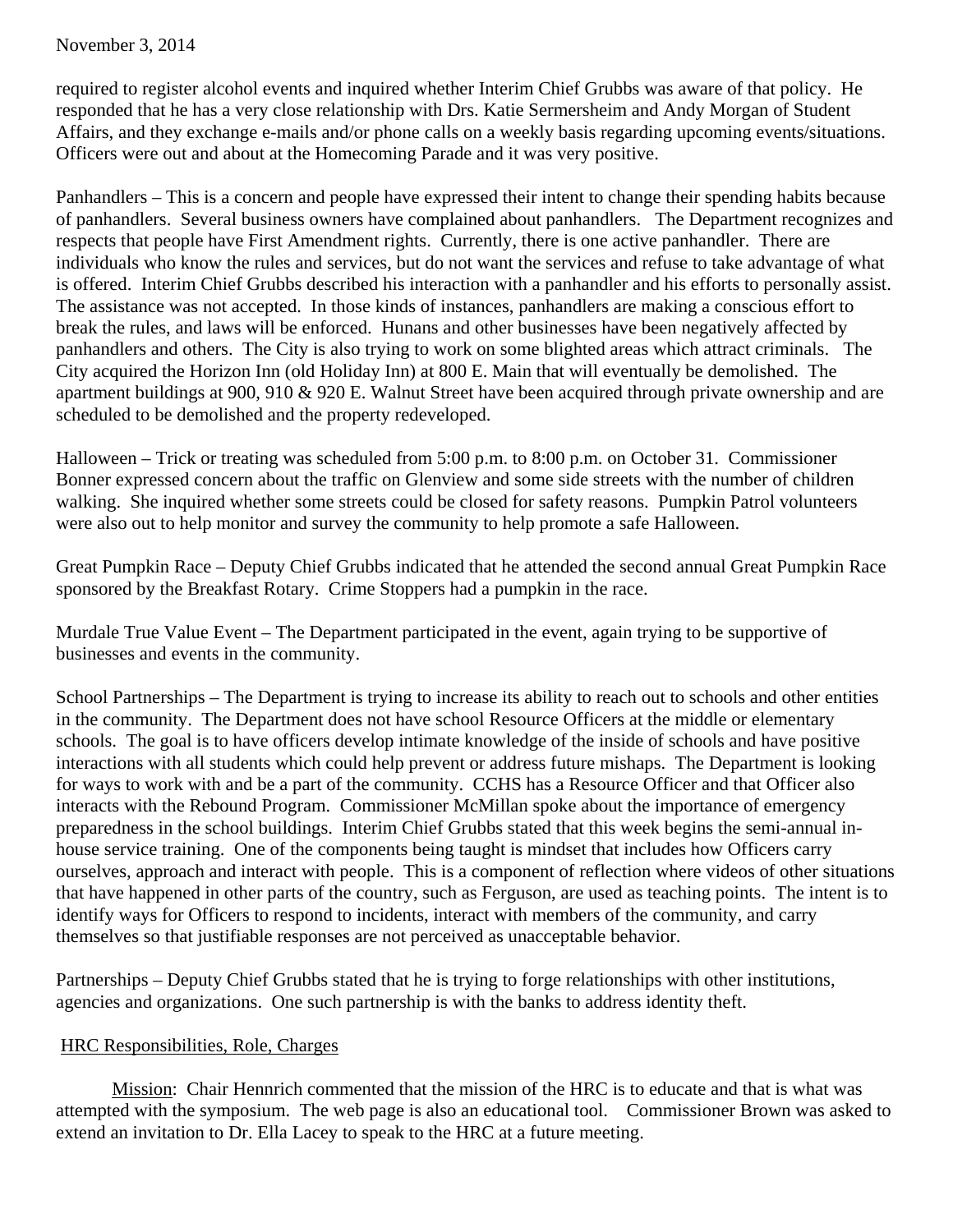Restructured Agenda: Commissioner Falcone stated that the restructured agenda was her recollection of what was discussed at the Retreat. The restructured agenda was taken from the By-Laws with major headings used as agenda items. Commissioner Falcone commented that things should be refocused so that recommendations, based on discussions, can be made to the City Council. Commissioner McMillan commented that subcommittees should be charged with developing recommendations/suggestions to be brought back to the HRC for approval before submission to the City Council. Commissioner Falcone gave the Chaplain Program as an example of an appropriate suggestion/recommendation to be made to the Police Department and perhaps the City Council. Discussion regarding the restructured agenda will be deferred to the next meeting. Any feedback regarding the restructured agenda should be forwarded to Commissioner Falcone.

 Vacancies: Commissioner Shariati suggested and was asked to contact the Undergraduate Student Government regarding the identification of a student to serve on the Commission. Chair Hennrich will contact Les Odell, Executive Director of the Chamber of Commerce, to help identify a representative from the business community. Commissioners were encouraged to identify interested persons and refer them to the Mayor for consideration.

Education Campaign Committee: The report was part of the presentation made by City staff. Commissioners Falcone and Weaver were commended for their work with City staff to get the web page up and running.

#### Community Discussions

 Symposium: Chair Hennrich commented that in the future, when the Commission agrees to co-sponsor an event, it must have better control of the structure and dialogue. Commissioner Falcone stated that there should be an organized way to be heard. Commissioner Brown indicated that it was intended to be an academic seminar, but was more of a town hall meeting. People were performing frustrations. The organizers came thinking it was going to be presentations and then a question and answer period. Commissioner McMillan stated that he felt uncomfortable from the very beginning with the organizers trying to accomplish too much in one forum. Commissioner McMillan stated that he was surprised with the survey information that was presented. No one had heard about the research until the event, but even though it was conducted in 2012. Commissioner Falcone commented that she found the research hard to understand and follow and was not impressed given the validity and sample size. Commissioner Shariati commented that he was least impressed with the small sample that was not large enough to draw a conclusion.

 Public Forum on Policing in Carbondale: Commissioner Brown stated that one option is to hold off until spring as there are several things in the works by the Interim Department Chief. In addition, following too close behind the symposium may not be a good idea. Commissioner Falcone suggested that the discussion be reinitiated after the beginning of the year, and a subcommittee be identified to work on the forum if the Commission decides it wants to move forward with the idea.

Racial Justice Coalition: Commissioner Shariati commented that he attended the last meeting and the biggest focus was on the symposium and what was happening with Carbondale Elementary School District No. 95. The Coalition would like to know what role they and the HRC will have in the selection of the next Police Chief. Commissioner McMillan reiterated that he submitted suggestions and recommendations to the HRC and City Manager regarding the selection of the Police Chief at an earlier meeting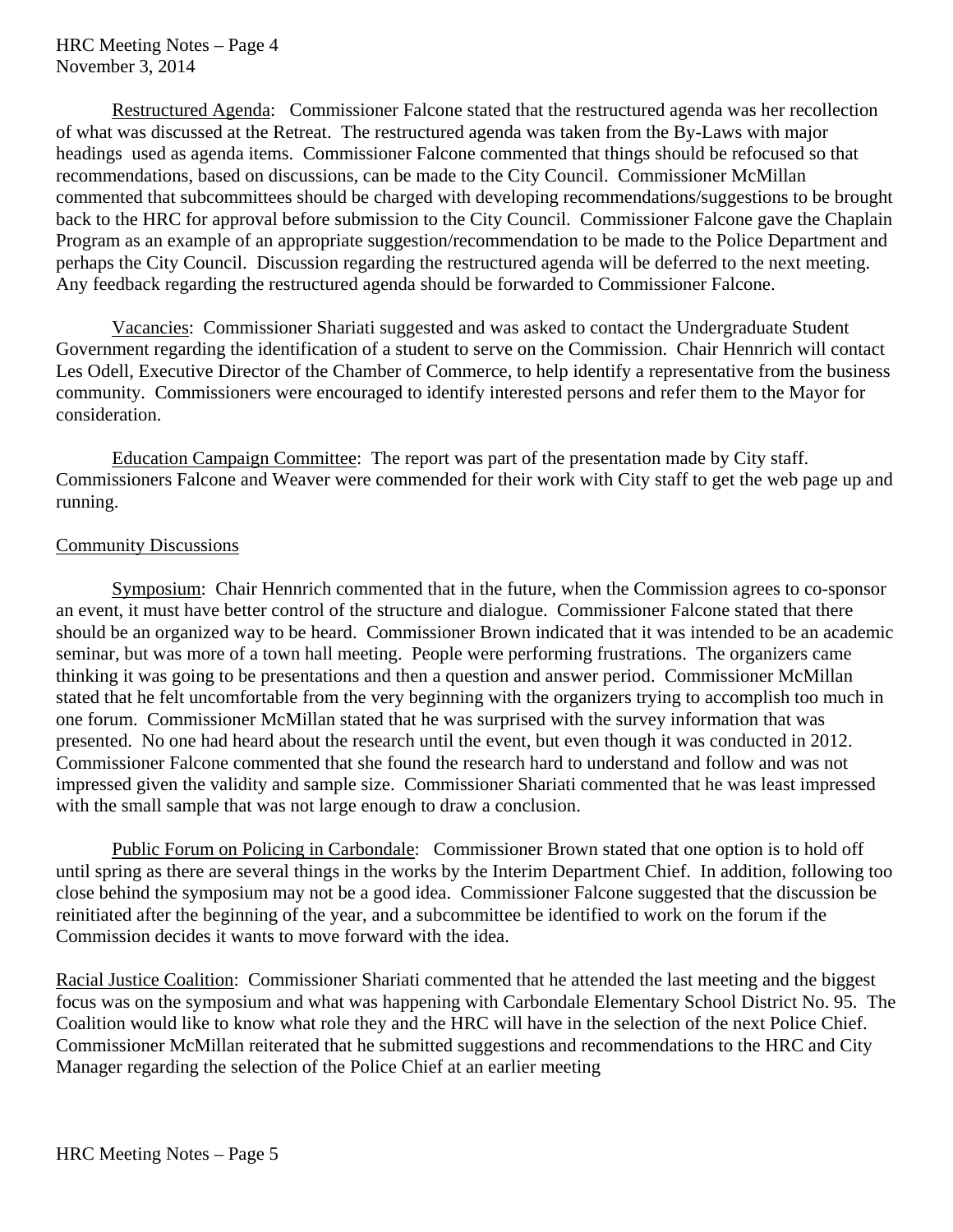## **NEW BUSINESS**

 Meeting Schedule for 2015 – Commissioners agreed that the first Monday of the month, and the second Monday when the first Monday falls on a holiday, works for meetings, but would like to check on the availability of second and third Mondays. Interim Chief Grubbs asked if an earlier time for meetings could be considered, and Commissioners agreed on 5:00 p.m.

Interim Chief Grubbs shared that the Department participated in breast cancer awareness during the month of October by wearing pink shirts on Fridays (civilian staff) and pink shirts on top of safety gear under uniform shirts (Officers) and pink ribbons for plain clothes Officers. "No Shave November" is underway and it is an internal fund raiser.

**NEXT MEETING:** December 1, 2014, 6:30 p.m.

# **ADJOURNMENT**

There being no further business, motion was made by Commissioner Brown and seconded by Commissioner Weaver to adjourn the meeting at 8:40 p.m.

Recorded by Deborah McCoy \_\_\_\_\_\_\_\_\_\_\_\_\_\_\_\_\_\_\_\_\_\_\_\_\_\_\_\_\_\_\_\_\_\_\_\_\_\_\_\_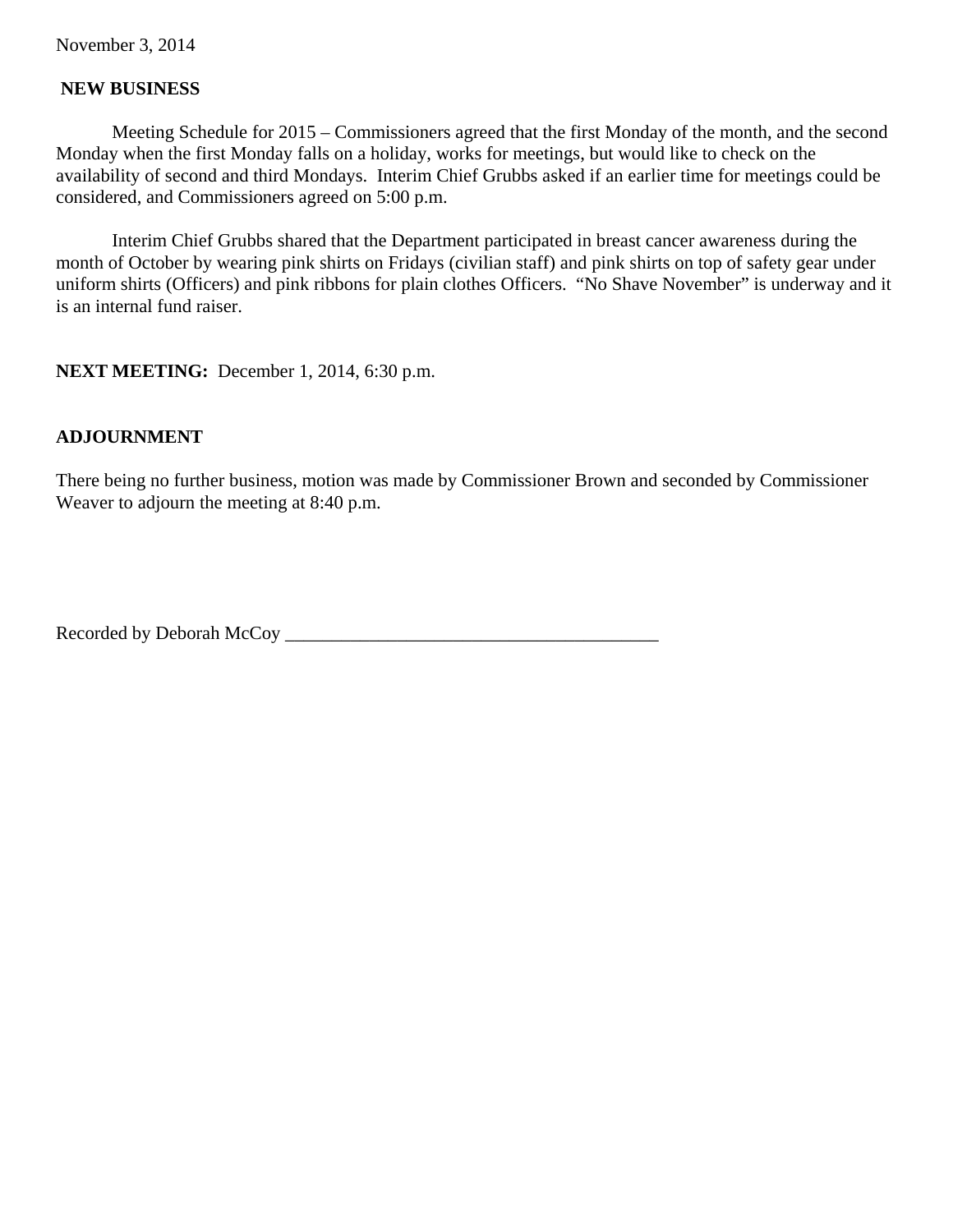

# **BOARD OF FIRE AND POLICE COMMISSIONERS October 28, 2014**

The City of Carbondale Board of Fire and Police Commissioners held a meeting on Tuesday, October 28, 2014, in Room 103 of the Civic Center, 200 S. Illinois Avenue. Chairman Harvey Welch called the meeting to order at 8:00 a.m. with the following-named members of the Board present/absent:

# **1. Roll Call**

- Present: Commissioner Janet Vaught, Commissioner Luanne Brown, Commissioner Kerry Braswell and Chairman Harvey Welch
- Absent: Commissioner Jack Whitlock

Also present were Deputy City Clerk Alicia Burtley, Interim Chief Jeff Grubbs, Fire Chief John Michalesko and Administrative Services Director Deborah McCoy

# **2. Approval of Minutes**

Commissioner J. Vaught moved, Commissioner K. Braswell seconded, to approve the September 5, 2014 Minutes. DISCUSSION: None. Vote: All voted Aye. Motion declared carried.

# **3. Consideration of Proposed Amendment to the Board of Fire & Police Commissioners Governing Rules Effective Next Fiscal Year**

J. Vaught moved and L. Brown seconded, to adopt the proposed change to the Governing Rules implementing an application fee for firefighters effective the next testing cycle. DICUSSION: J. Vaught suggested proceeding with the change in the rules effective immediately based on the fact applications have not been collected. Vote: All voted Aye. Motion declared carried.

#### **4. Discussion on Entry-Level Police Candidates**

Interim Chief Grubbs explained the handouts which dissected the number of individuals hired, retired, resigned and terminated for the 2004 through 2014 time period, and provided an explanation for such figures. He stated looking at the past is not going to change it, but believes it is time to move forward. In conversation with the City Manager, Grubbs stated Kevin Baity has been supportive of ideas suggested for possible action. He stated he needed latitude to change or to fix what has been very pointedly assessed as a morale problem and perception problem. He is significantly behind as it relates to the office, and he started focusing on the public perception more heavily than in-office issues. His charge is to make sure the morale problem is eliminated. Furthermore, he stated traffic enforcement was a very high priority for the former administration, but his charge has been violent crimes, criminals, and blight of properties,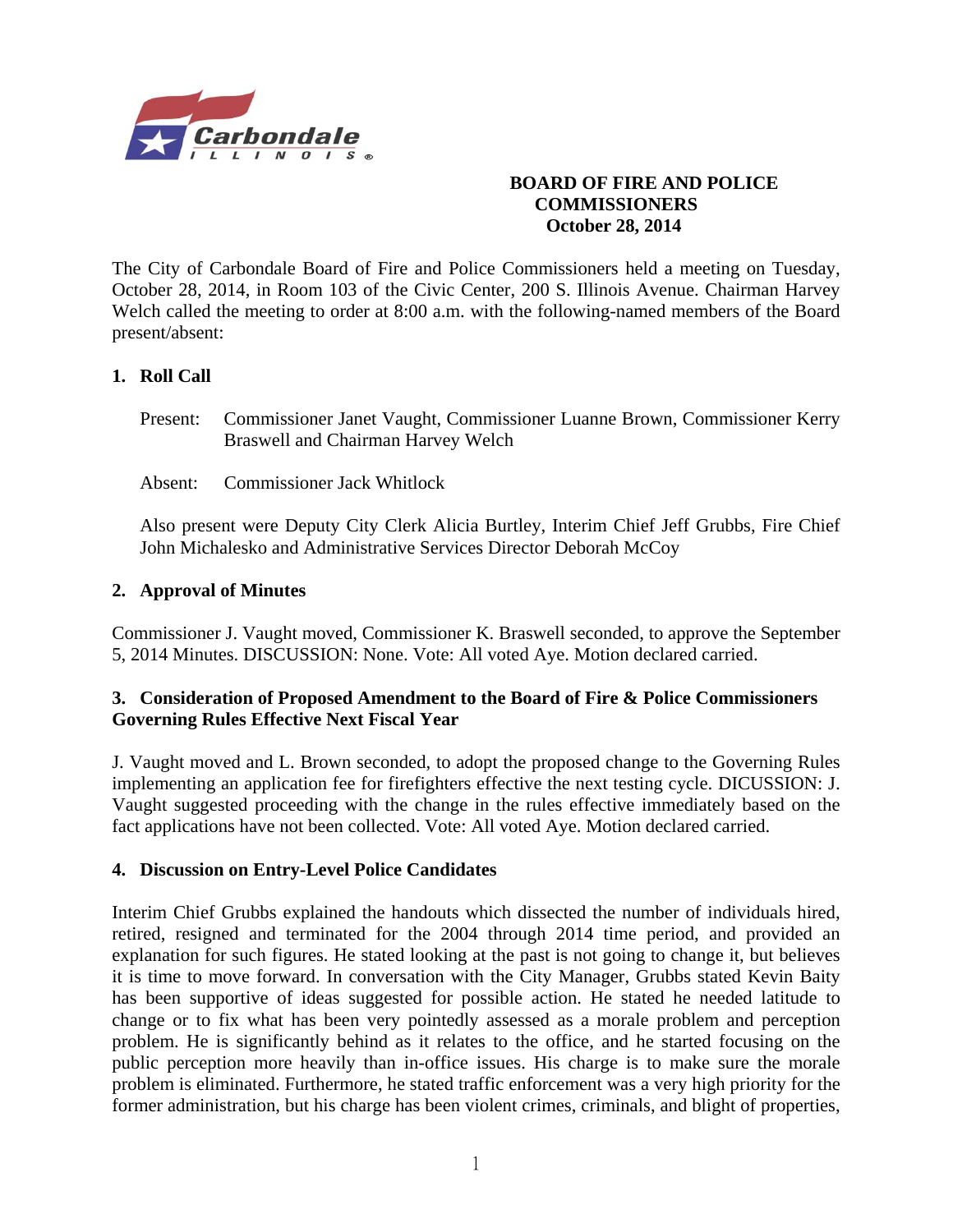including panhandling. He believes a high level of teamwork and interaction with the public will have a result effect on retention. He further relayed to the Commission different programs that may be implemented in the near future.

Administrative Services Director D. McCoy stated in terms of morale it was very low, but it has turned around. So much time was devoted to traffic; the young officers do not feel comfortable. Also, the gap with the community has to be bridged. We have to fix the problem and get down in the trenches to interact with the community. When asked about diversity on the police force, she replied when there are vacancies there are a number of applicants, if no minorities are in the pool, sometimes we can't afford to wait and balance to diversify out the police department, and diversity doesn't necessarily mean we will have better interaction with the community. The police officers need to understand the culture of the community.

Chairman H. Welch stated they noticed that the applicant numbers have changed for the worse; a decline of mature people on the force, lack of diversity, and retention of officers. People need to focus on retention as well. The list is filled with very young officers and that is where we are lacking. He suggested meeting with the City Manager. The Interim Chief can answer questions at his level, but City Manager can also answer questions.

L. Brown stated her concerns with the police department consisted of having a young force, officer safety, the abandoned community projects, school programs, student police academy and camps, the lack of diversity on the police force, and producing strong candidates with ties to the area and retaining them. Much ground has been lost and she is very concerned about it. She stated as a police officer her interest was more focused on the community when she lived in the community.

K. Braswell questioned the support of the City Manager towards the Carbondale Police Department. He stated the police officers need to know they have the support of the administration. He further commented a lot of the morale problems started with the chief, but he is gone and remarked on promoting from within the police department.

J. Vaught stated the individuals interviewed for the entry-level police were informed of the test through our website and inquired about job fair recruiting. She further commented that Interim Chief Jeff Grubbs needs the support of the Council and financial support in order to bring new programs into existence.

Commissioner J. Vaught moved, L. Brown seconded, to forward the letter of recommendation for Interim Chief Jeff Grubbs submitted by James Daniels, representative of Fraternal Order of Police, to the City Manager and the Council. All voted Aye. Motion declared carried.

# **5. Closed Meeting to Conduct Oral Interview Examinations of Entry-Level Police Candidates**

Commissioner J. Vaught moved, Commissioner K. Braswell seconded, that the Board hold a Closed meeting for the purpose of discussing the appointment, employment, compensation, discipline, performance, or dismissal of specific employees pursuant to 5 ILCS  $120/2(c)(1)$ , specifically to conduct oral interviews of candidates for Entry-Level Police Candidates. VOTE: All voted aye; Motion declared carried. Open session recessed at 8:30 a.m. and Deputy Clerk Alicia Burtley exited the room.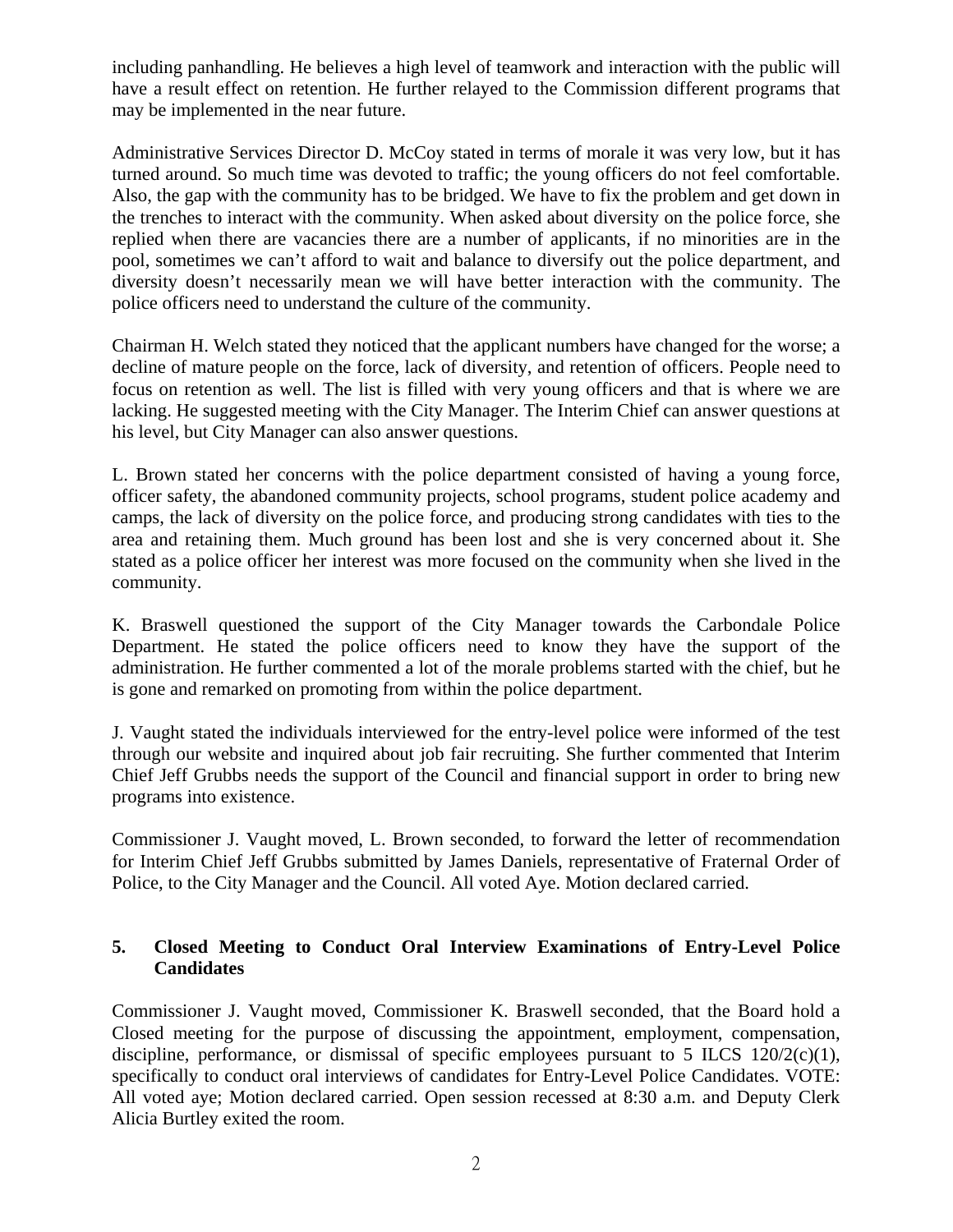Commissioner K. Braswell moved, Commissioner J. Vaught seconded, that the Board return to open session. VOTE: All voted aye; Motion declared carried. Open session resumed at 10:40 a.m.

There was no formal action taken as a result of the closed meeting.

# **6. Citizens' Comments**

None.

# **7. Adjournment**

There being no further business to be conducted, Commissioner K. Braswell motioned to adjourn, and Commissioner L. Brown seconded the motion. VOTE: All voted Aye. Motion declared carried. At 11:55 a.m. the meeting was adjourned.

 $\mathcal{L}_\text{max}$  , and the contract of the contract of the contract of the contract of the contract of the contract of the contract of the contract of the contract of the contract of the contract of the contract of the contr Alicia Burtley, Deputy City Clerk

Approved by the Board on \_\_\_\_\_\_\_\_\_\_\_\_\_\_\_\_\_\_\_\_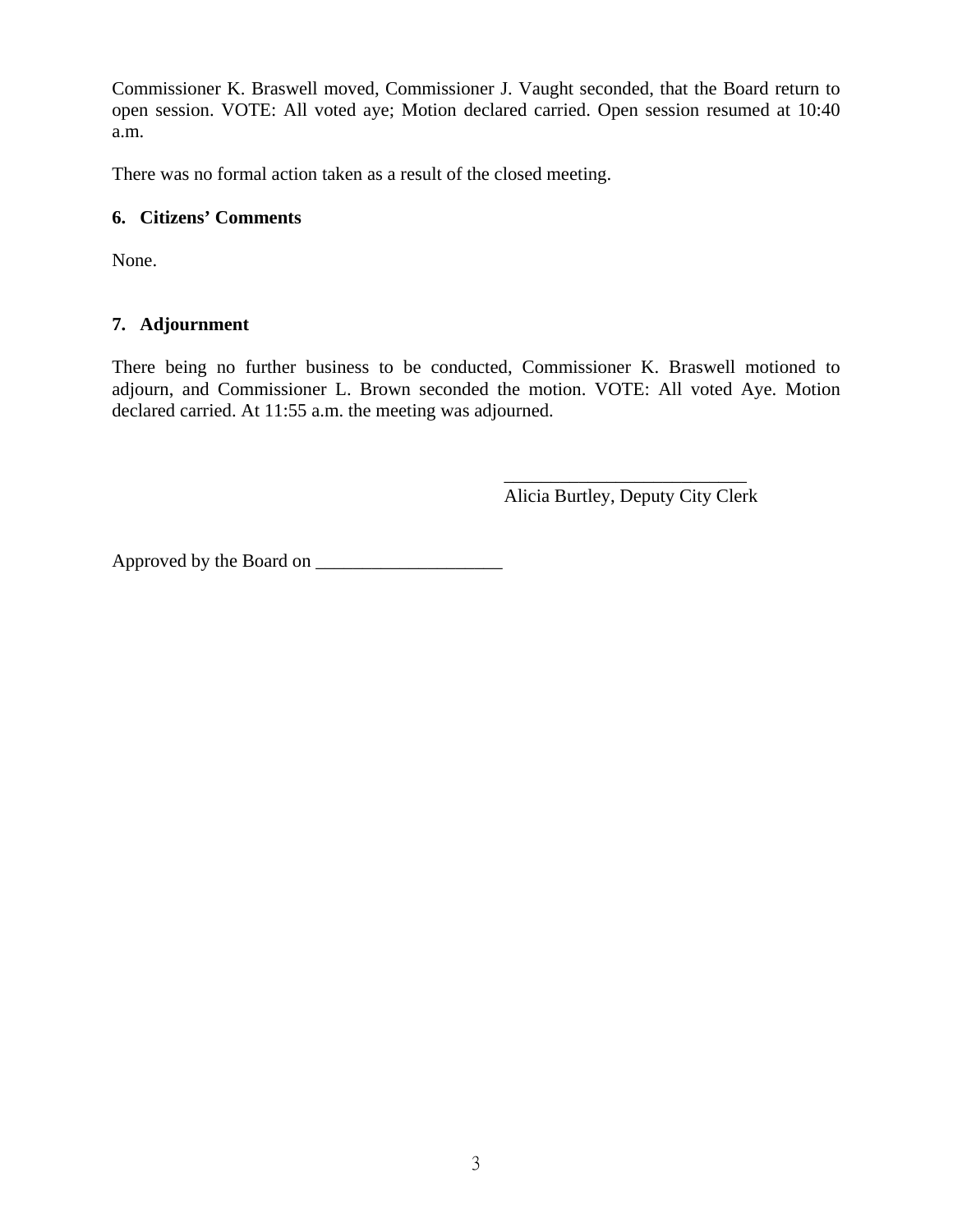# **MINUTES**



# **Carbondale Planning Commission Wednesday, November 19, 2014 Room 108, 6:00 p.m. City Hall/Civic Center**

Mr. Grant called the meeting to order at 6:00 p.m.

**Members Present:** Grant, Loos, Anz, Schachel, Kang, Lilly and Bradshaw (ex-officio)

**Members Absent:** Barke, Field and Love

**Staff Present:** Wallace, Taylor

#### **1. Approval of Minutes:**

Ms. Lilly moved, seconded by Mr. Loos, to approve the minutes for October 15, 2014.

\_\_\_\_\_\_\_\_\_\_\_\_\_\_\_\_\_\_\_\_\_\_\_\_\_\_\_\_\_\_\_\_\_\_\_\_\_\_\_\_\_\_\_\_\_\_\_\_\_\_\_\_\_\_\_\_\_\_\_\_\_\_\_\_\_\_\_\_\_\_\_\_\_\_\_\_\_\_

The motion to approve the minutes passed on a unanimous voice vote.

#### **2. Report of Officers, Committees, Communications**

None to Report

#### **3. Public Hearings**

**A. PC 15-04** The Carbondale Chamber of Commerce has requested a text amendment that would allow businesses to display freestanding, temporary banners during certain months of the year without the display time counting towards the maximum allowed sixty calendar days per year.

Mr. Grant declared Public Hearing PC 15-04 open and asked Mr. Wallace to read the legal notice.

Mr. Wallace read the legal notice.

Mr. Grant asked Mr. Taylor to present the staff report.

 Mr. Taylor, Planner for the City of Carbondale, was sworn in and read part A of the staff report.

Mr. Grant asked if there were any questions of staff. There were none.

Mr. Grant asked if the applicant was present and wished to speak.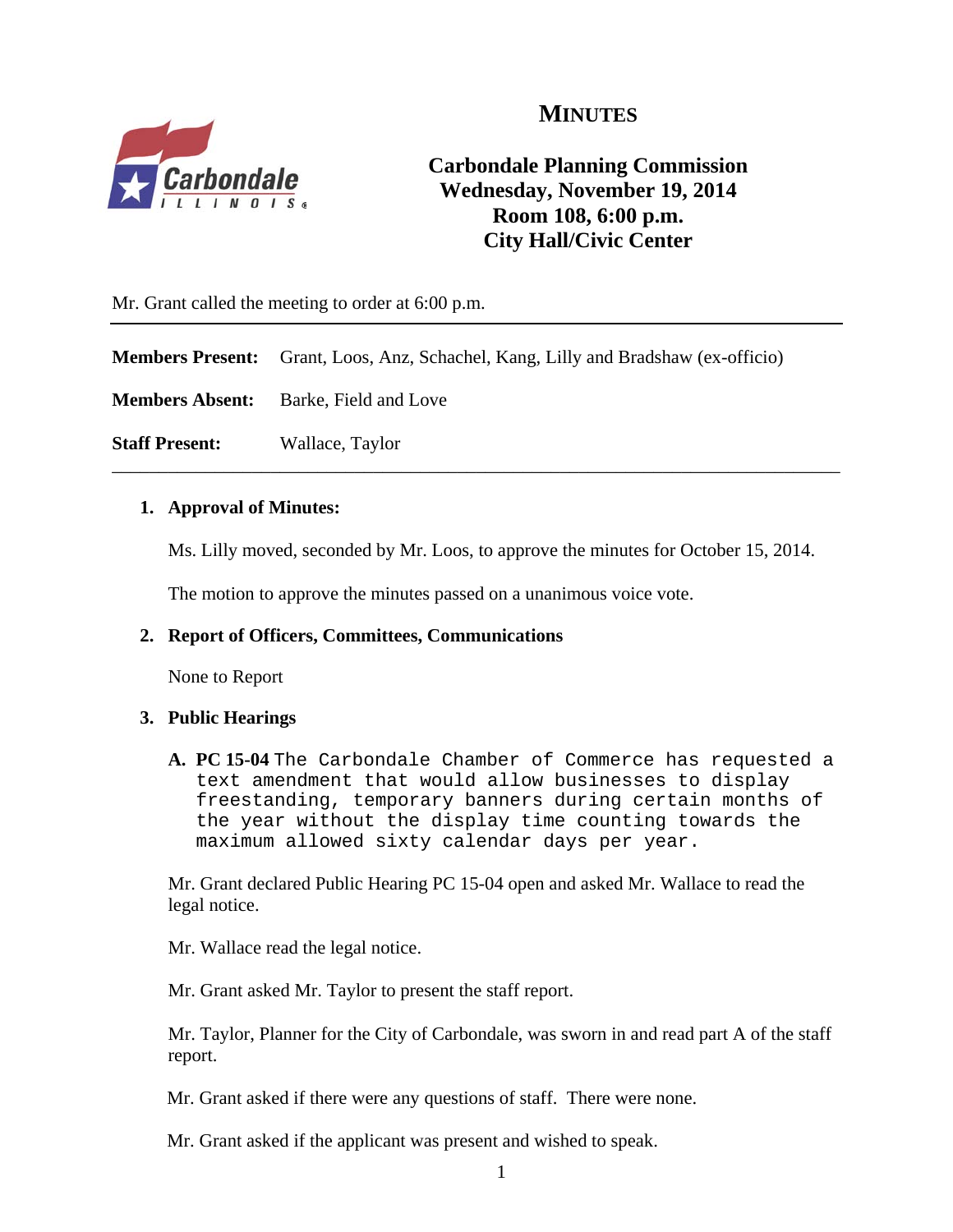Mr. Les O'Dell, 212 S. Mark Court, came forward representing the Carbondale Chamber of Commerce. He stated that one of the issues that The Chamber hears complaints about the most is the short amount of time that banners are permitted under the current code of 60 days per calendar year. This is why the Chamber is requesting an amendment to the sign code for the back to school season and the shopping season.

Mr. Grant asked if anyone had any questions for Mr. O'Dell.

Mr. Kang asked for clarification on how long the period is that the Chamber is requesting that the 60 days not be counted toward the sign permit.

Mr. O'Dell stated that they are only asking for August and the period from November 20 through January 31 not count toward the 60 days which is roughly 102 days.

Ms. Lilly asked how that is different from now.

Mr. O'Dell said that as of now business owners are only allowed to post their banners for 60 days which can be used up rather quickly.

Mr. Grant asked if anyone would like to speak in favor of the application.

No one spoke in favor.

Mr. Grant asked if anyone would like to speak in opposition of the application.

No one spoke in opposition.

Mr. Grant asked Mr. Taylor to complete the staff report.

Mr. Taylor read parts B and C of the staff report, with a recommendation to deny PC 15-04.

Mr. Grant asked if there were any questions for staff.

Mr. Loos asked how many businesses use their maximum allowed days for their sign permit.

Mr. Taylor answered that he was not sure the exact number but that there are several reoccurring businesses that come in and get a couple permits a year and then there are some that come in for one permit a year.

Mr. Wallace added that some businesses know exactly when they want to display their signs and a lot of the businesses coordinate their display with the university's schedule. He stated that if these businesses decide to change the days they scheduled to display their sign that the City is willing to work with them.

Mr. Grant asked when we talk about banners and temporary signs is the business limited to a square footage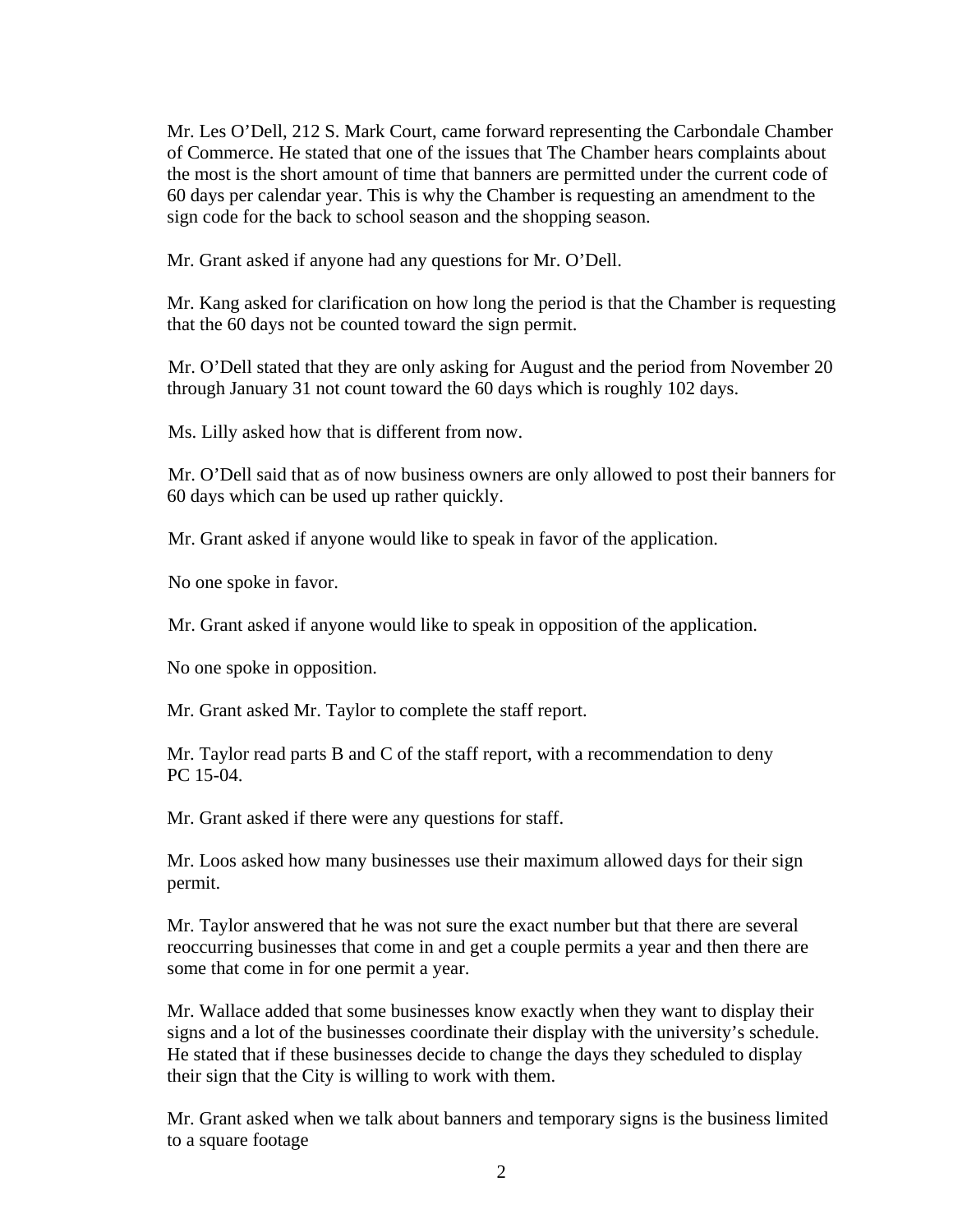Mr. Taylor replied that every business is limited to 32 square feet of freestanding temporary signage and 50 square feet for building mounted temporary signage.

Mr. Grant asked about the time frame that signs are allowed to be displayed for building mounted signs.

Mr. Taylor said that the signs cannot be displayed for more than 30 consecutive days per permit, but there is no limit on the number of days the building mounted sign can be displayed per calendar year.

Mr. Grant asked if there were any more questions for staff.

There were none.

Mr. Grant asked if there were any questions from anyone to anyone.

There were none.

Mr. Grant asked if there was a penalty for keeping your sign up too long.

Mr. Wallace answered that generally there is not. He said in the last two years that he has been director the department has only written a handful of citation to business owners that have blatantly ignored the sign code. Usually the City is willing to work with owners to give them time to correct the violation.

Mr. Grant asked if there were any more questions to anyone from anyone.

There were none.

Mr. Grant declared the Public Hearing closed at 6:22 pm.

Mr. Kang moved, seconded by Ms. Lilly, that the Commission accept as findings of fact Parts A and B of the staff report for PC 15-04, the applicant was present and that no person spoke in opposition and no person spoke in favor of the request.

The motion passed on a unanimous voice vote.

Mr. Kang moved, seconded by Mr. Loos, to recommend an approval for a text amendment to allow for a maximum display period of 100 days per calendar year for temporary, freestanding signage.

The Commission had a general discussion regarding the days recommended to allow in addition to the days already allowed.

Mr. Kang withdrew his motion. Mr. Loos withdrew his second.

Mr. Kang moved to recommend an approval for a text amendment to allow for a maximum display period of 160 days per calendar year for temporary, freestanding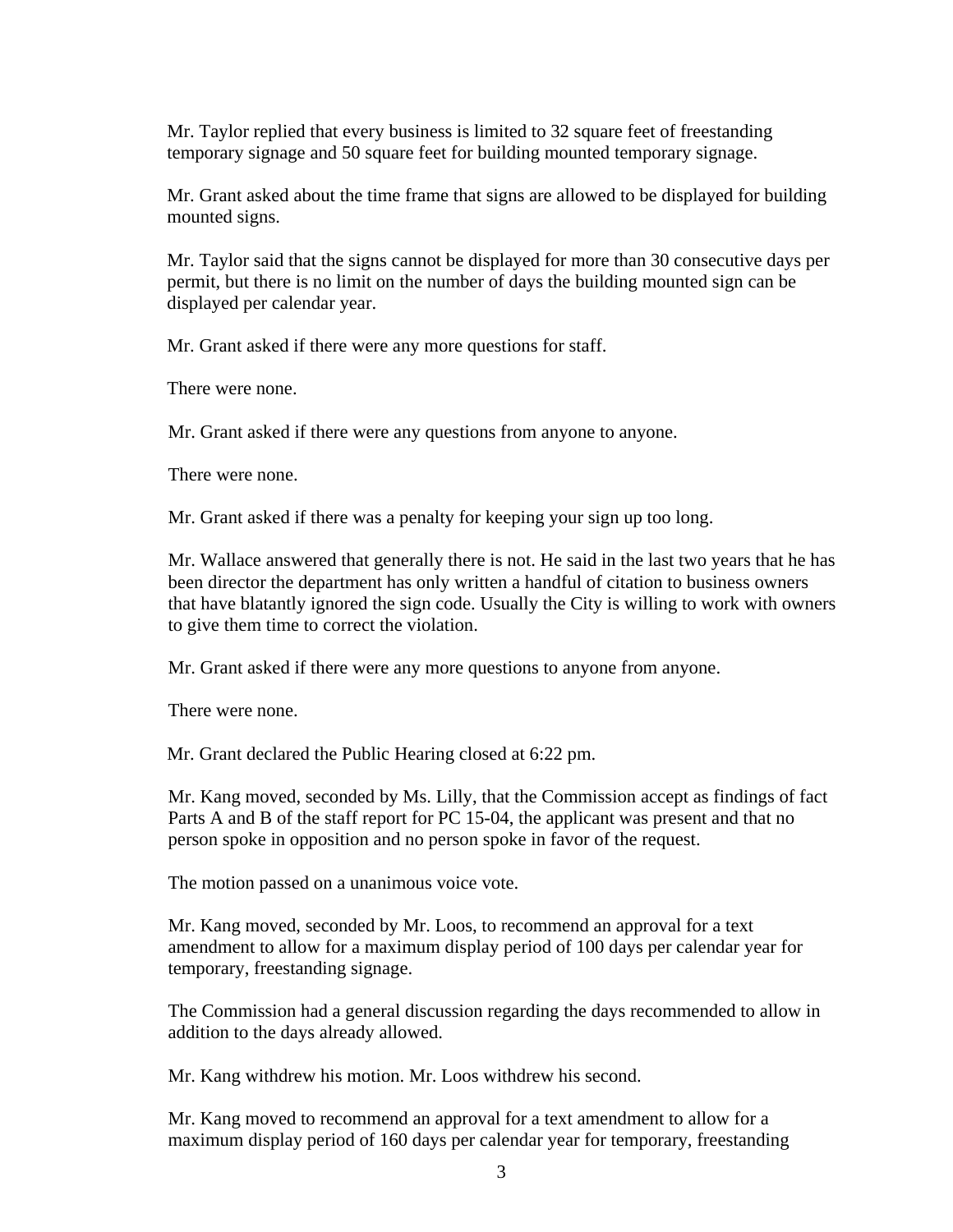signage.

There was no Second.

The Commission had a general discussion pertaining to the days allowed in total for the calendar year.

Mr. Kang moved, seconded by Mr. Loos, to recommend an approval for a text amendment to allow for a maximum display period of 100 days per calendar year for temporary, freestanding signage.

Roll Call Vote: Yes - 6 (Grant, Loos, Anz, Schachel, Kang, Lilly)  $No - 0$ 

 Mr. Wallace stated that the motion was approved and would be on the City Council agenda for December 2nd.

#### **4. Old Business**

None

#### **5. New Business**

**A.** Proposed Meeting Schedule for Calendar Year 2015

Ms. Lilly moved, seconded by Ms. Schachel, that the Calendar for 2015 be accepted as printed.

Motion passed with a unanimous voice vote.

Mr. Kang suggested that the Commission form a committee that will elect a slate of officers to the Commission.

It was decided that Ms. Lilly, Ms. Schachel and Mr. Anz will form the committee to approve officers.

**B.** City Council Agendas of October 28 and November 18, 2014

Ms. Bradshaw reviewed the City Council meetings, related to Planning.

#### **6. Citizen Comments or Questions**

None

#### **7. Adjournment**

Mr. Grant adjourned the meeting at 6:44 p.m.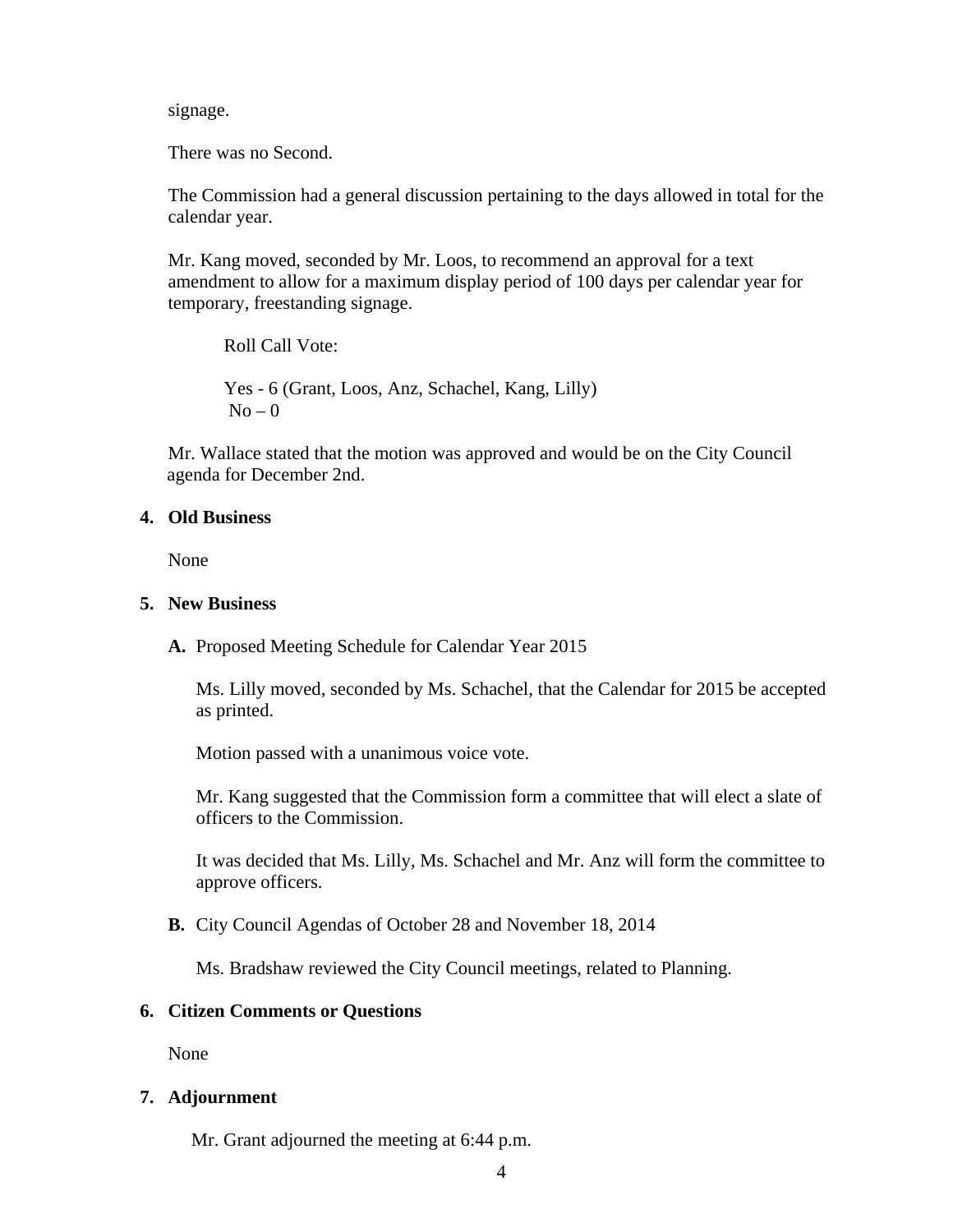

The City of Carbondale's Liquor Advisory Board held a meeting on Thursday, October 2, 2014, in Room 103 of the Carbondale Civic Center, 200 South Illinois Avenue. Vice-Chair Mills called the meeting to order at 5:30 p.m. with the following-named members of the Board present/absent:

#### **1. Roll Call**

Present: John Mills, Tasis Karayiannis, Steve Payne, and Emily Loehmer (Two Vacancies)

Absent: Joyce Webb (excused), Mark Robinson

A quorum was available to take action on the agenda items. City Staff present for the meeting included City Clerk Jennifer Sorrell, Fire Chief John Michalesko, and City Manager Kevin Baity.

#### **2. Approval of Minutes**

E. Loehmer moved, T. Karayiannis seconded, to approve the minutes from September 11, 2014. All voted aye. Motion declared carried.

#### **3. Discussion of Catering Licenses and Special Use Permits**

Dave Fombelle of Great Boars of Fire/Blue Boar Restaurant and Catering and Chris Daly of Newell House Bistro addressed questions and shared comments on their experiences with catering in Carbondale and southern Illinois.

J. Mills asked if other municipalities prohibit catering of alcohol by outside caterers, expressed curiosity regarding the relocation of the Women's Center Little Black Dress party from Carbondale to Marion and the impact that the catering restrictions might have had on that relocation, and considered what locations in Carbondale would be eligible for holding catered or special use events.

T. Karayiannis noted that currently if somebody from out of town comes in to cater they need a local licensee to handle liquor and indicated he did not see a need to change that requirement.

J. Mills asked if charitable organizations are not able to sell alcohol at fundraisers and the Clerk stated that when catering at the Civic Center, sales by the glass are permitted, but with other catered events, the cost for the alcohol must be included with the overall catering contract.

J. Mills indicated that he did not favor limiting the ability of organizations to raise funds by prohibiting sales by the glass, that while he is in favor of helping local businesses as much as possible, he doesn't want to harm charitable organizations by not allowing them to find the best deal they can find even if it is through a caterer outside of the City.

Dave Fombelle of Great Boars of Fire and Blue Boar Restaurant indicated that he had lost three events due to not being able to find a local licensee to handle the alcohol at these events. They either had scheduling conflicts or due to the small size of the event would not find it profitable. Mr. Fombelle stated that his business holds an Illinois Caterer Retailer Liquor License. He noted that he catered events across the state without issue and at most some municipalities such as Chicago may require a \$50 one-day special event license and that his business must use their own insurance.

J. Mills asked if Chicago required him to have local business liquor license or only a one-day special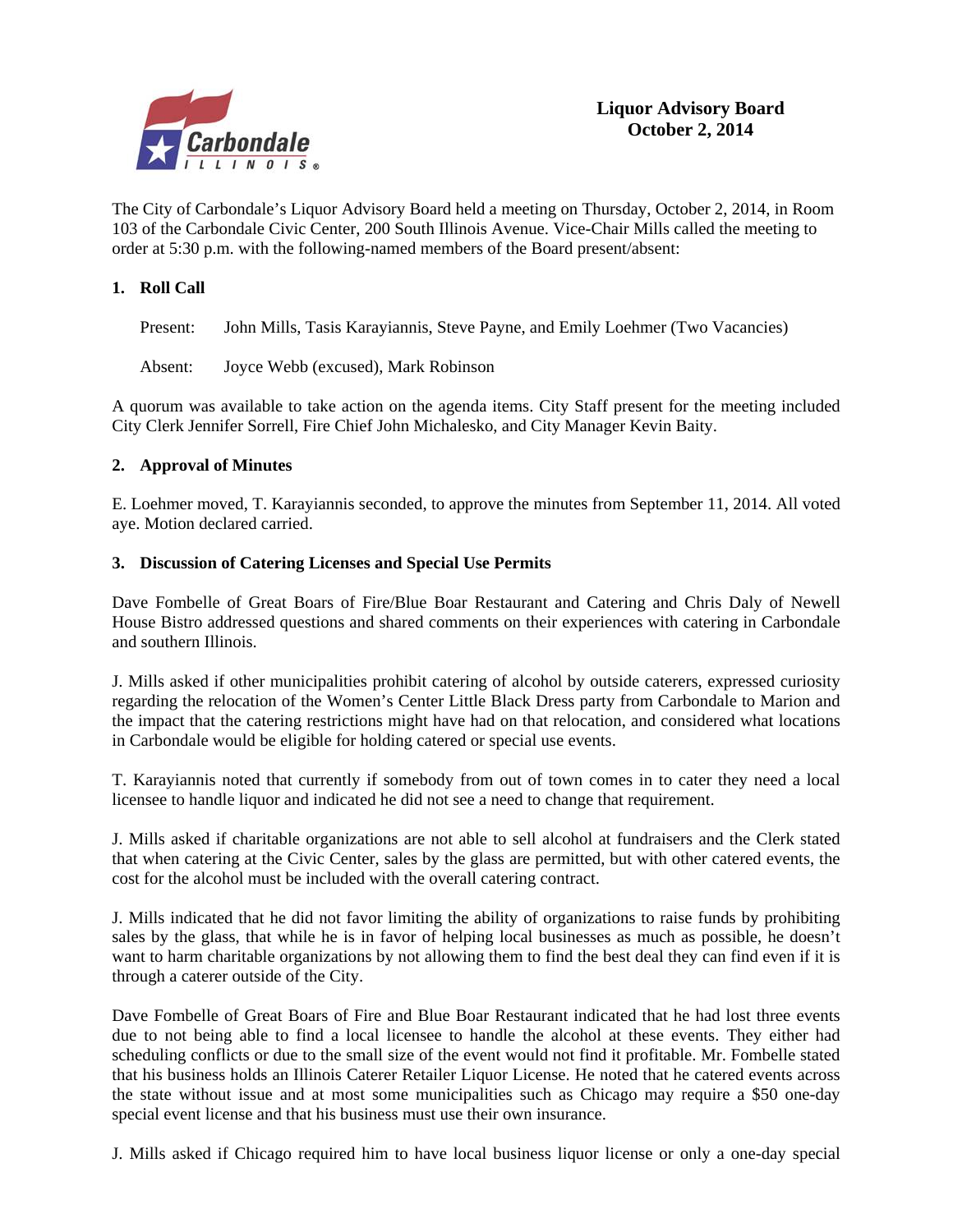event license. Mr. Fombelle indicated the latter.

T. Karayiannis asked Mr. Fombelle why no Carbondale licensee wanted to take the liquor aspect of the contract and Mr. Fombelle stated that they determined it was not profitable for the limited number of attendees, around 75 - 150 customers. T. Karayiannis suggested that Mr. Fombelle work with the local licensee to ensure that they receive greater compensation from these contracts. Mr. Fombelle indicated that he has the local licensee handle their own negotiations for the alcohol and T. Karayiannis stated that he needs to work with whoever pays the bill to ensure enough money for them to come and cater the alcohol for the event.

J. Mills stated that it seems that we are automatically making it harder for local groups to make money, which we don't want to see. If the local organizations have to pay out additional money just to have the service available, when they may be able to get it from someone else like Blue Boar, we may be working at cross-purposes.

Chris Daly from Newell House Restaurant indicated that they started catering last fall and noted that there are two separate issues being discussed, one being off-site catering for nonprofit organizations and catering off-site with for-profit organizations. He noted that he was unaware of any charity or nonprofit which holds a liquor license and that even removing the restriction of local people providing the alcohol, they aren't allowed to profit off of alcohol. Mr. Daly indicated that what they have run into is facility based where they are able to sell by the glass at the Civic Center, but if they want to hold that same event at another location, such as Brehm, the alcohol must be paid for up front and they must operate as an open bar. The organization cannot advertise that alcohol is included in the ticket price or require a donation. He stated that customers don't like hearing that they have to pay so much up front for alcohol and have no way to get it back at the event. The City Clerk indicated that the interpretation has been that if selling tickets where alcohol is included at a "per plate" cost or require a donation that still constitutes "selling." Mr. Daly stated that he has had three different events where his business was called and the customers wanted him to cater off-site other than SIU or the Civic Center. He told them that they would have to cover the costs up front and they would not be able to help them recoup their money. Mr. Daly indicated that those three events procured their own alcohol and it was very loosely monitored. He stated he did not believe that was the intention of the Code.

J. Mills asked when SIU had alcohol on campus if they had a special use. The Clerk responded that they no longer hold a liquor license and must use caterers.

S. Payne indicated that it sounds like a lot of red tape, like a big hoop to go through. We like to protect local guys to a point, but again, if they are not available, it's not being very efficient and no one ends up winning.

Chris Daly asked if outside vendors were allowed to compete if they would be required to abide by the same Code that he is struggling with now as far as not being able to collect per-beverage.

J. Mills indicated that he believes we need to open this up.

S. Payne stated that whether to buy the drink or have it included seems to be a fuzzy deal and that while it was probably designed to make it more specific, it complicates the matter.

City Manager Baity asked S. Payne when the Chamber had the annual banquet at the Civic Center if it was an open or cash bar. Mr. Payne stated he believed it was a cash bar. Mr. Baity stated that the Civic Center and SIU are the two exempt locations from the requirement, but that if they wanted to hold it at Brehm they wouldn't be able to have a cash bar.

Chris Daly stated that unless the location has a liquor license, they would not be able to charge by the glass. He remarked that the City would be well be within its rights to require some type of form and proof of insurance, but that the restriction makes it difficult to negotiate contracts. Further, he noted that when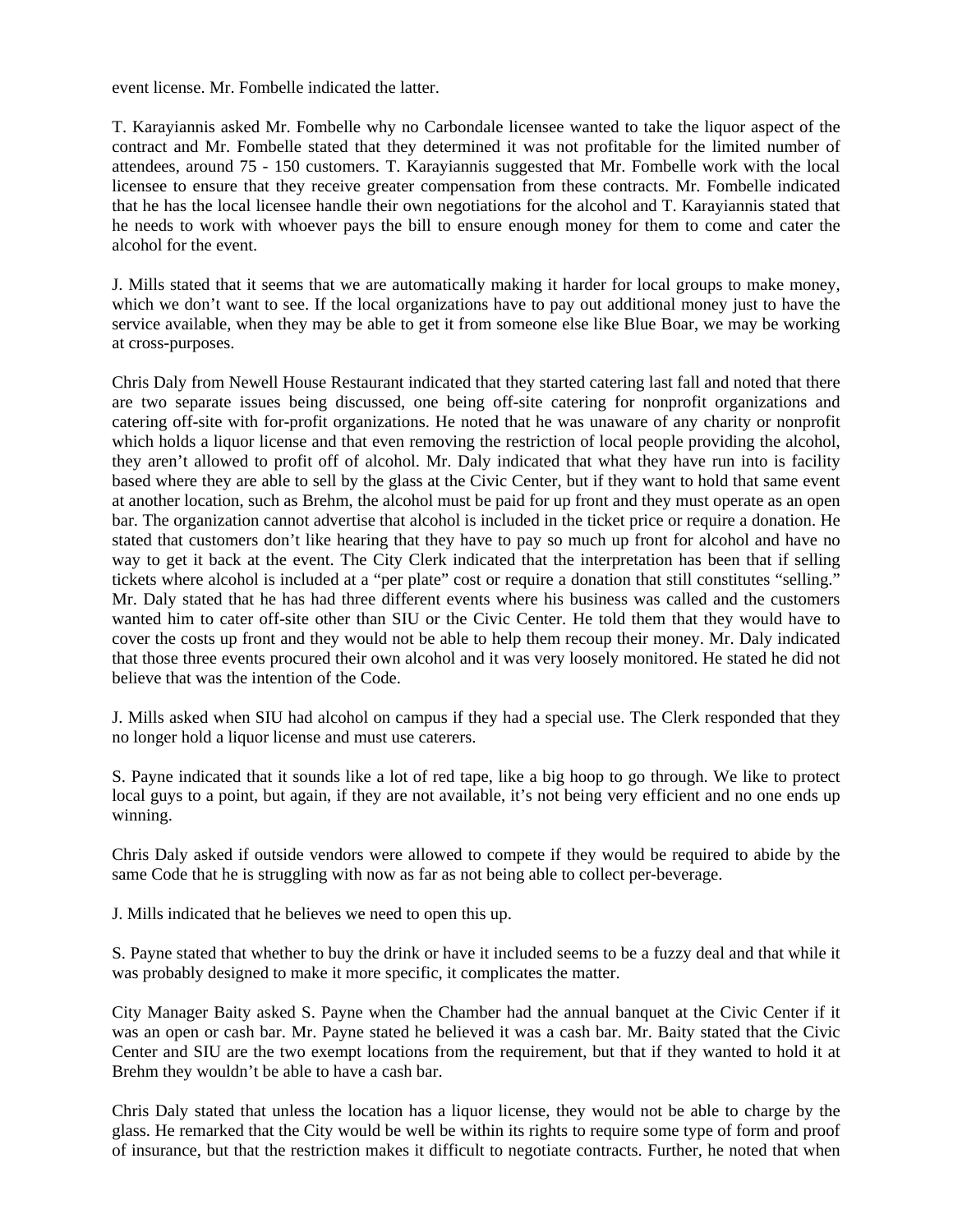alcohol is considered "included with the ticket", there are times when it is necessary to cut someone off from alcohol and they may become belligerent because of the expectation of as much alcohol as they want with the ticket price. Discussion followed regarding server training in relation to that responsibility.

J. Mills expressed concern about the possibility of groups such as fraternities or sororities hosting a function at a location other than the campus or the Civic Center and hiring someone to provide food and alcohol. The City Clerk indicated that scenario could be possible currently with a special use permit, if it were approved, as the organizations are nonprofit organizations. The liquor licensee's insurance and license would be at risk if not managed properly. Mr. Mills advised caution in opening the restrictions too much and suggested receiving additional input from Staff, the City Manager, and the City Attorney.

The direction given was to ask Staff to provide language which would open up the options to allow more functions in the community, allow outside caterers to operate without shutting out local businesses, and preventing the misuse by house parties or similar functions.

The City Manager asked Mr. Fombelle if he were to be hired to cater in Carterville if he would be able to cater liquor there or if he would have to provide it through another party. Mr. Fombelle stated that he catered the Carterville Chamber of Commerce and the Marion Chamber of Commerce functions last year and catered both food and alcohol. T. Karayiannis asked what kind of license the communities required. Mr. Fombelle stated that he holds an Illinois Caterer liquor license which authorizes his business to sell alcohol across the State except where local ordinances prohibit it and only under a few circumstances has the business been required to apply for a special one-day permit. S. Payne asked Mr. Fombelle that as a caterer if he preferred to sell by the drink or with alcohol included in the negotiated price. Mr. Fombelle indicated that it depended on the event; with fraternities and sororities it would be by the drink, weddings could be packaged deals, but they usually don't prefer open bars.

S. Payne asked Mr. Daly about his experiences and opinions on the topic. Mr. Daly indicated that the outside competition doesn't concern him nearly as much as the current payment structure does. He stated that if he cannot compete then that is the nature of business. He noted that many organizers believe that if they make arrangements 3½ weeks prior to the event, it allows plenty of time, which is not the case. Mr. Daly suggested that the more regulation built into the Code pushes the alcohol service "underground." Mr. Daly also stated that he planned on talking to his insurance agent about providing dram shop coverage for a house party, because he feels that the price that he would have to pay for such coverage would render the event unprofitable.

S. Payne and J. Mills asked Mr. Daly to clarify his concern about the payment structure and he indicated that it had to deal with being able to charge by the glass. Mr. Fombelle indicated that his concern had largely to do with the inability to being able to cater alcohol in Carbondale and noted that this is the only community where he has been prohibited from doing so. J. Mills indicated that the idea of Carbondale being the only place where it is not allowed to be troubling.

T. Karayiannis asked Mr. Fombelle about operating in Marion and he indicated that in locations such as the Pavilion, they set up their own bar, but Carterville does not. Mr. Karayiannis asked if he was charged a fee to set up the bar and Mr. Fombelle replied no. Mr. Karayiannis then asked about operating in Cape Girardeau and he replied that he allows another licensee, Hot Shots, to set up the bar, that the City doesn't charge a fee, but the facility may charge a certain percentage of the total catering bill.

#### **4. Discussion of Sidewalk Cafés**

The Clerk shared comments from Imad Samarah of Pita Alley indicating that he had initially wished to have a sidewalk café, but upon finding out about the restrictions decided against applying for it. He indicated that if the restrictions were eased, he would have an interest in applying for a café permit. Mr. Samarah stated that some of his customers have expressed a desire to dine outdoors with alcohol.

J. Mills noted interest in the number of cities that allow this type of use. He asked the City Manager to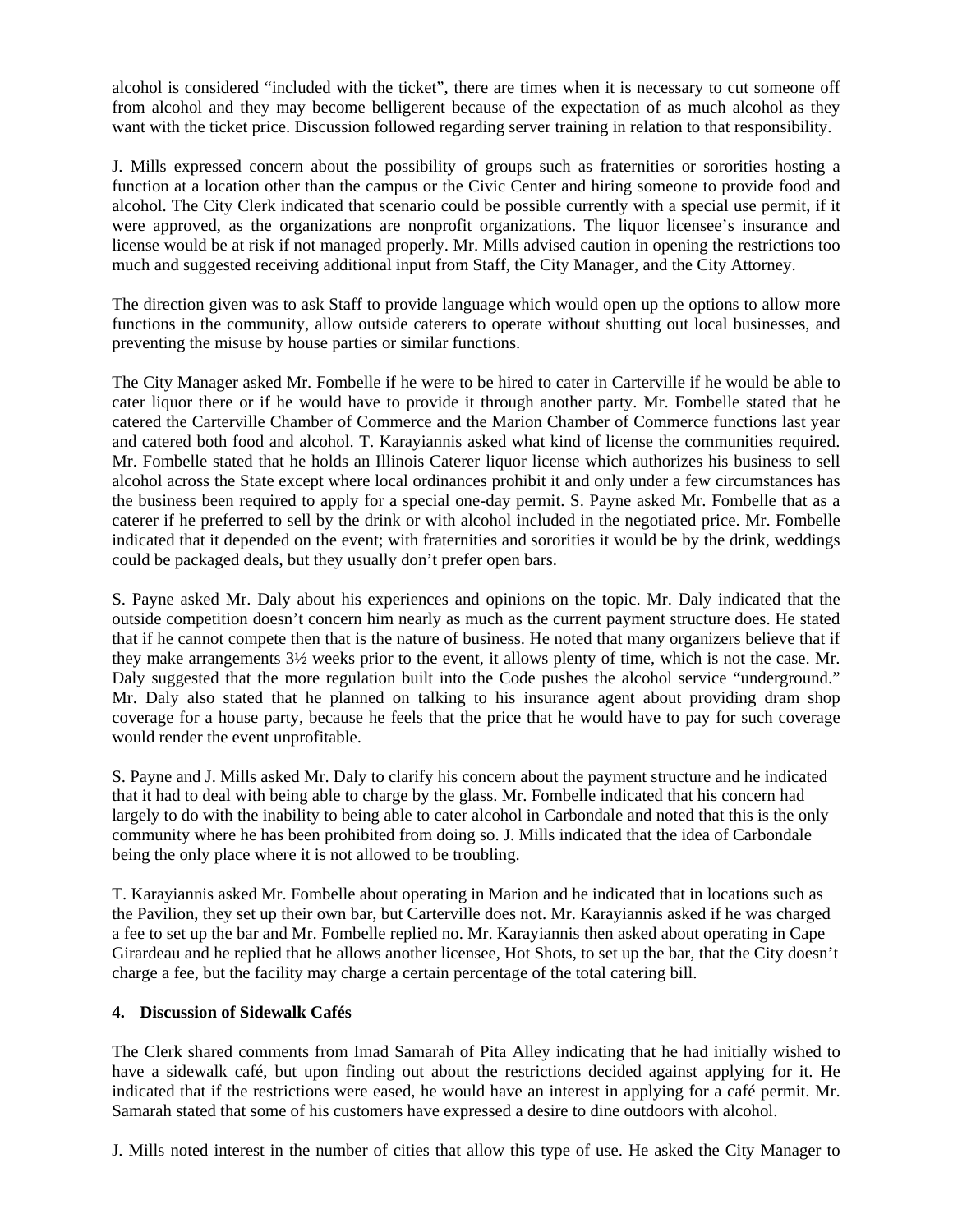present the information he had prepared for this meeting.

City Manager Baity explained that the City is approached about having an outdoor patio which requires an encroachment permit which requires specific dimension requirements. He noted that some of those requirements would prohibit a business from having a sidewalk café due to the dimension requirements. He also noted that consumption of alcohol is currently prohibited on the public rights-of-way. Mr. Baity informed the Liquor Advisory Board that usage of outdoor patios and sidewalk cafés is a matter being looked at by the Downtown Advisory Committee. He explained that he was not present to argue either for or against the liquor consumption issue, but rather to present the matter of sidewalk cafés for the Board's consideration.

City Manager presented photos from various communities, including Belleville, Champaign, Edwardsville, Normal, Paducah, and Milwaukee, which depict sidewalk cafés, with and without barriers. Some of the communities required different barrier styles, while others did not require barriers whatsoever. He elaborated on requirements which vary from municipality to municipality.

T. Karayiannis asked how many streets in Carbondale would be wide enough to allow such a setup. The City Manager noted that there are different passage-way width requirements for sidewalk sales and sidewalk cafés. He explained that was a matter for the City Council to consider as to whether the width requirements should be changed. Currently, it is almost prohibitive to allow sidewalk cafés due to the 12 feet sidewalk requirement in place.

The City Manager and City Clerk summarized the matter for the Board's consideration as to if sidewalk cafés are allowed, whether consumption of alcohol within the café would be permissible, and therefore whether properly permitted cafés should be included with the exceptions from public consumption regulations.

City Manager Baity indicated that what has been found is the onus for preventing alcohol from being removed from the sidewalk café has been placed on the establishment.

J. Mills asked if this would create a problem for existing or future beer gardens and what was required of them. The Clerk read the City Code language which pertains specifically to beer gardens and outdoor cafés. T. Karayiannis indicated that he thinks of a café as being something different than a beer garden and that there needs to be a clear distinction between the two. City Manager Baity agreed that there should be language crafted to make that clear and noted that generally speaking a café will be on the City right-of-way, except when the sidewalks are on privately-owned property with a shared common area.

Chris Daly of the Newell House noted his concern that with his location being so close to a liquor store, and with individuals who routinely openly possess alcohol, how does the establishment distinguish between someone who is a customer versus someone who is a passerby. He suggested that perhaps a solution would be to require alcohol to be served in a cup or glass to help distinguish between a customer and a passerby. Mr. Daly noted that his customers asked if they were able to dine outdoors with their alcohol and noted the frustration with individuals illegally consuming alcohol publicly, but his own customers could not.

J. Mills asked the Board if anyone did not want to allow sidewalk cafés with alcohol service. S. Payne indicated that he didn't believe the downtown revitalization could be done without it. T. Karayiannis stated he was all for it, but it needs to be defined, and noted that with the cafés being on the sidewalk, it would be limited in size.

Mr. Daly noted that he grew up in Champaign, which did not used to look like it does now. They have gone through a twenty-year revival and ensuring safety goes hand in hand with that. He encouraged that safety be taken into consideration with the revitalization plan.

J. Mills stated that most establishments would want to bring in their tables and chairs at night, which